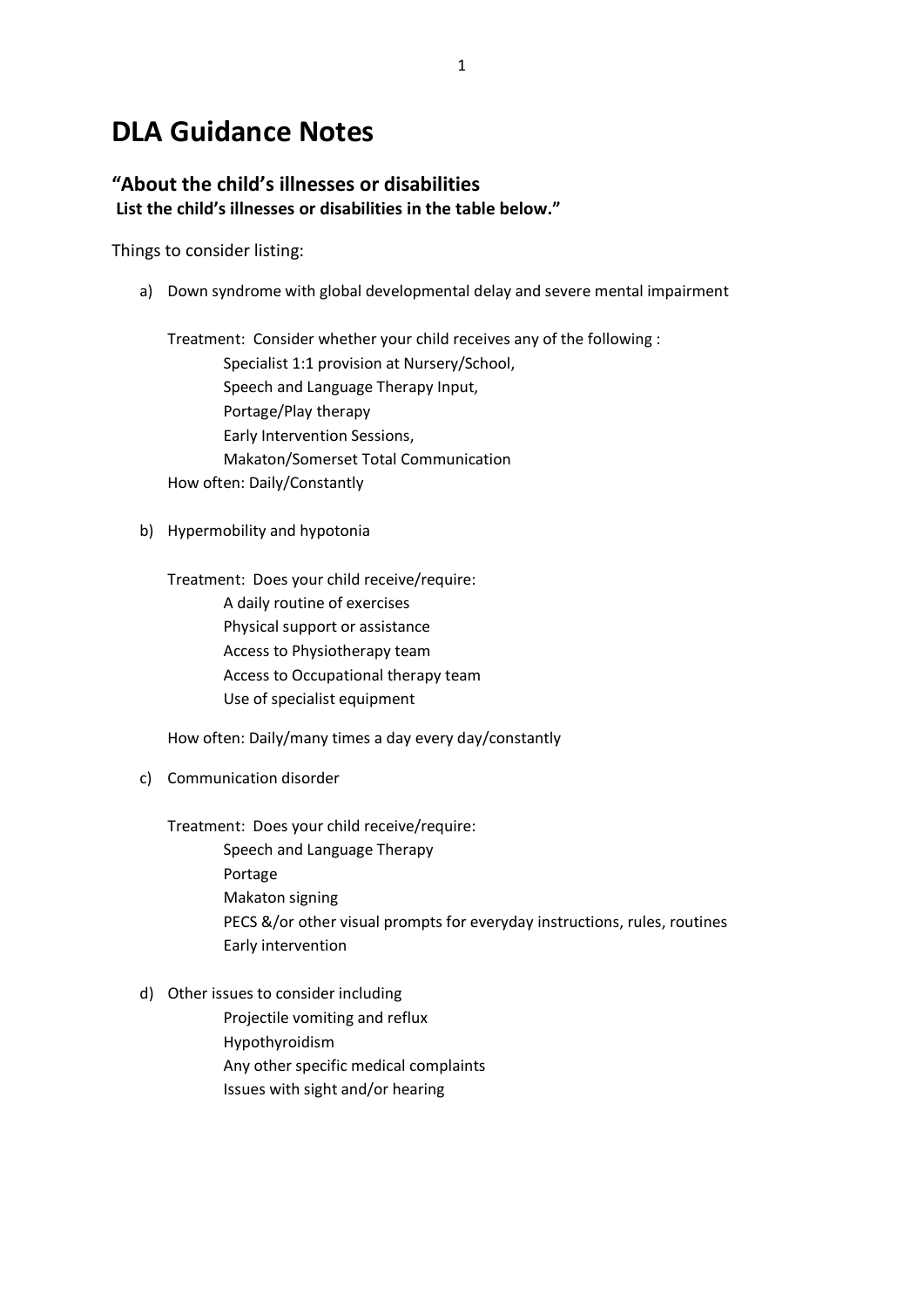#### **"Aids and adaptations"**

Does your child require any of the following:

- PECS and other visual communication aids Support from school/home to encourage use of the resources to encourage communication.
- Buggy –encouragement to remain in buggy because of behavioural issues when out and about/to safeguard against running off/stepping into the road/refusal to walk
- Disabled toilet/changing facilities at school to enable nappy changing/clothing changing to be managed in a safe and private way
- Bed Rail to prevent the child from falling out of bed during their sleep
- Stair gate to help safeguard against the child's instability on stairs/poor awareness of danger/low tone
- Sleeping bag instead of blankets or duvet to maintain body temperature during their sleep/to prevent them from throwing off bedding during their sleep/because they toss and turn to a considerable degree during their sleep
- High chair/booster seat/wedge for seat to safeguard against the increased risk of falling from an ordinary chair because of low tone & poor core stability/poor sense of danger/constant attempts to wriggle out of or rock the chair
- Supportive waist band/belt OT prescribed in order to help develop greater core stability

## **Mobility**

### **"Please tick the boxes that best describe how far they can walk without severe discomfort and how long it takes them."**

Please be aware that in the vast majority of cases, children with DS claim eligibility for the Mobility component on the grounds of BEHAVIOURAL issues & not physical.

If this is the case with your child, do NOT estimate distance they can comfortably walk – leave this section blank. Tick 'No' (**Do they have physical difficulties walking?)** and move on to:

**"Do they need guidance or supervision most of the time when they walk outdoors?"** And answer **'Yes.'**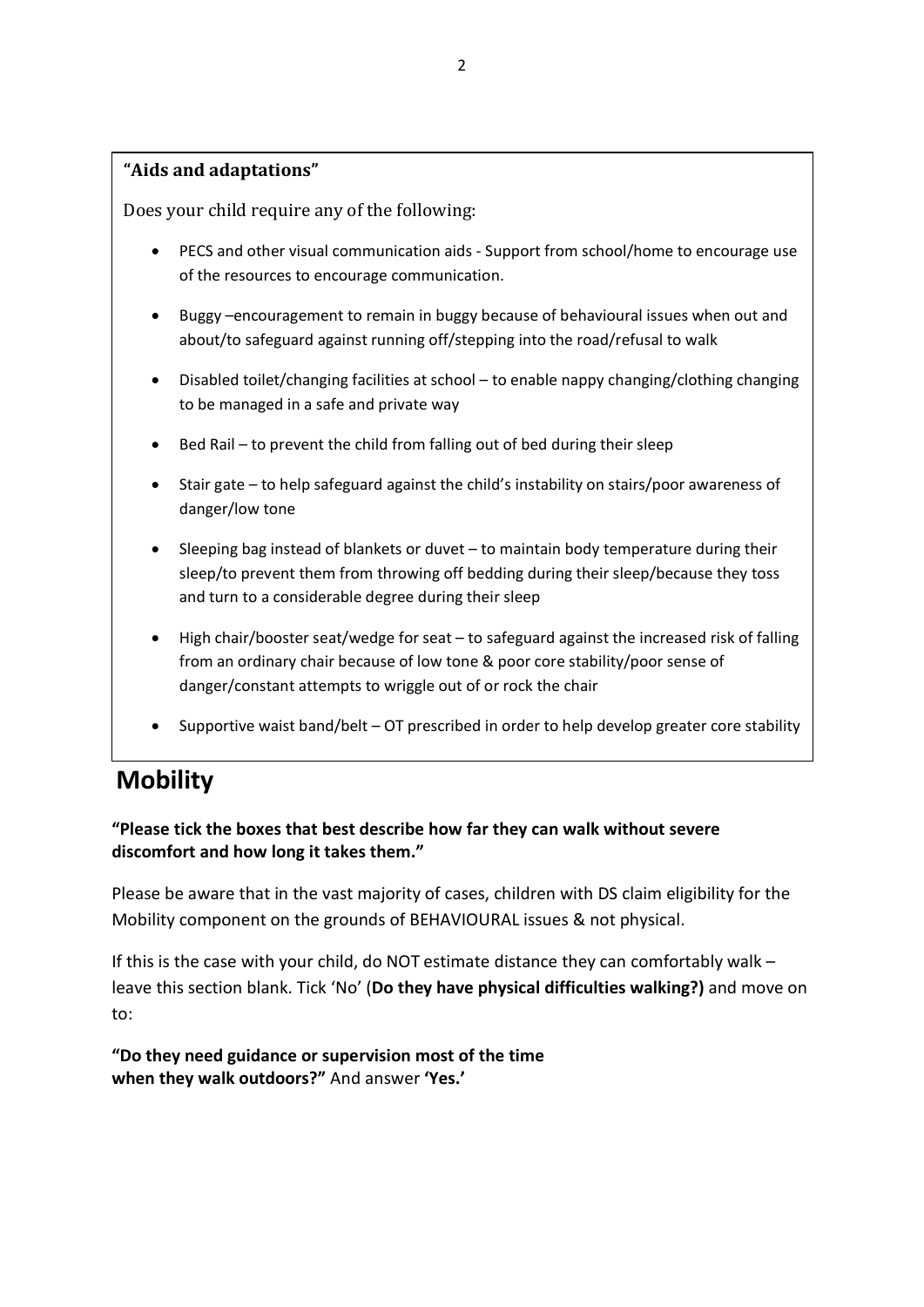**"If you want to tell us why you have ticked the boxes, how their needs vary or anything else you think we should know, use the box below."**

Questions to consider:

- Does your child need constant vigilance in order to ensure their safety?
- Is your child frequently unpredictable when out and about?
- Does s/he have an age-appropriate awareness of the danger of roads/cars/strangers?
- Does your child frequently attempt to run or bolt when walking from the house to the car? Do you need to keep hold of your child at all times while attempting to open the car in order to keep him/her safe?
- Do they ever run off and hide? Does his/her poorly developed sense of dangers and hazards mean that s/he can often hide in dangerous places such as behind the wheels of cars?
- If the front door/garden gate is left open, is your son/daughter prone to running off?
- Does s/he constantly attempt to wriggle free from your hand or become cross and unco-operative when you attempt to bring him/her back after running off? Do you find yourself having to lift and carry frequently because of unsafe or uncooperative behaviour when out and about? Does your child frequently resist being picked up, either by going stiff or extremely limp? Do they bite, pinch, scratch, kick or lash out at you or passers by? Is physically restraining/picking up your child increasingly difficult because of their size/their younger siblings/any other reason?
- Do you find yourself having to rely upon a buggy, beyond the age when typically developing peers no longer require one, because of unsafe/unco-operative behaviour when out and about?
- If s/he has run off, does s/he respond to a verbal request such as "Stop!" or "Come here"? Will s/he respond to the promise of reprimands or rewards? If s/he liable to be responsive to adult persuasion when running off/refusing to move?
- Will s/he frequently sit, even in mud or puddles, and refuse to move or walk when out and about with you? Does s/he throw themselves to the floor when stubbornly refusing to co-operate?
- Does your child often mouth things s/he picks up off the floor, or touch rubbish bins, etc, and put fingers in mouth afterwards? Does his/her mental impairment make him/her prone to seeking inappropriate sensory stimulation such as licking or mouthing objects from the floor?
- Can you rely on him/her to hold your hand/a buggy handle when walking or will s/he frequently let go and run off, regardless of the dangers of roads etc.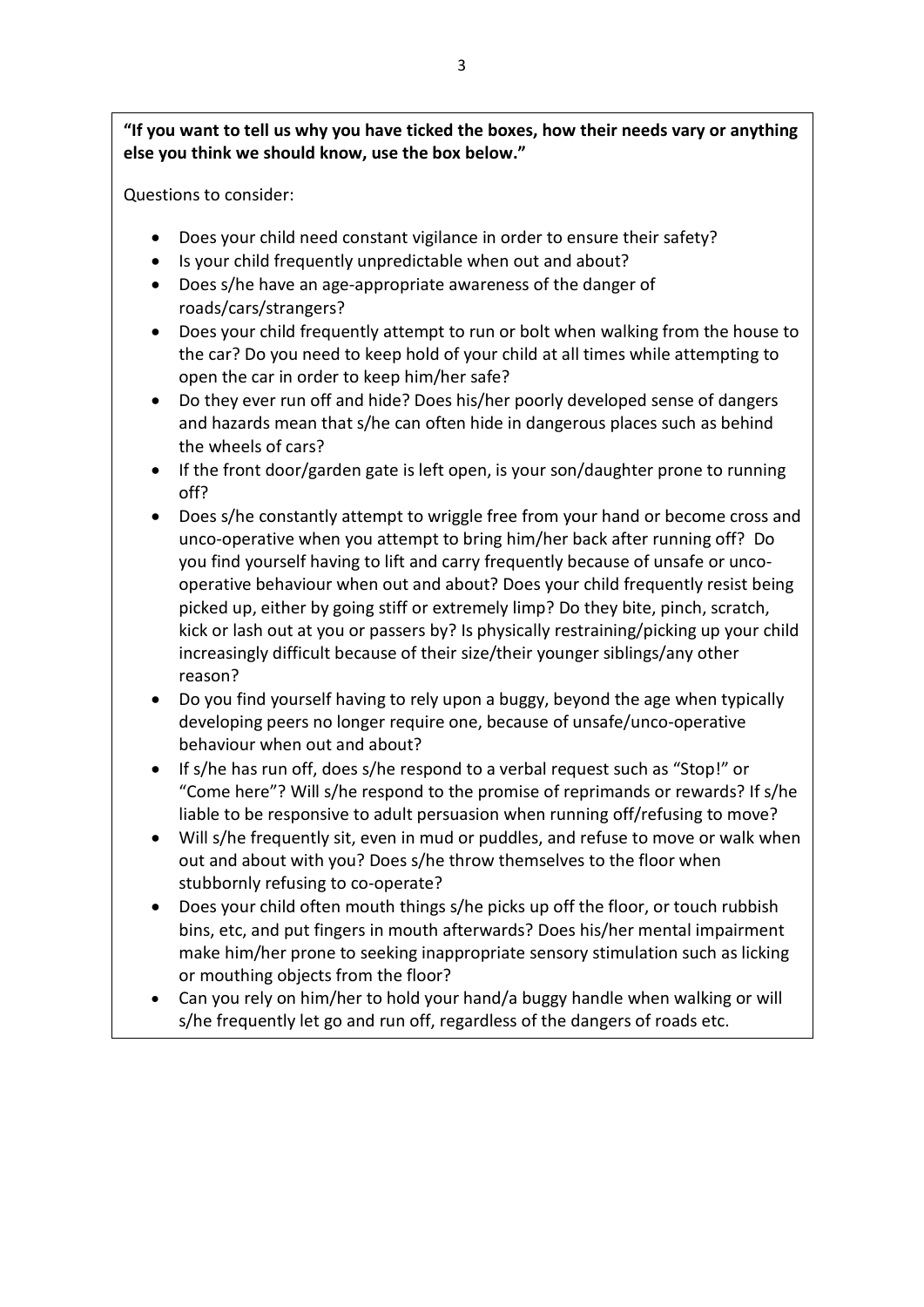## **Extra information about mobility**

**"If you want to tell us anything else about their mobility, use the box below."**

Additional points to consider:

- Does your child refuse to co-operate even with familiar journeys/routines when out and about? Are they liable to become even more unpredictable/uncooperative when in unfamiliar/noisy/crowded environments?
- Are sudden noises liable to make your son/daughter bolt, regardless of dangers and hazards? Is s/he in constant risk because of this ill-developed sense of danger? Does his/her severe mental impairment mean that the potential threat of standing in front of a moving vehicle cannot be processed or acted upon without immediate adult intervention?
- Do you carry more than parents of typically developing children have to because of delayed toilet training/increased likelihood of soiling clothing? Does this add to the difficulties of physically restraining an unco-operative child when out and about?
- Does tiredness/ill-health make your son/daughter even more liable to unpredictable/un-cooperative behaviour? Does it make him/her even more resistant to adult intervention?
- Does his/her auditory processing issues make it less likely that a simple verbal instruction such as "Stand still", "Stop" or "Come back" will be heard, processed, understood and acted upon in time to prevent your son/daughter from putting him/herself at risk? Does it increase the number of incidences when the physical intervention of an adult is an essential?
- Does even the shortest journey involve a great deal of time, verbal persuasion & encouragement? Has the behaviour ever proved so difficult to manage/proved so distressing that you have cut short/abandoned your plans? Are there places/environments/journeys that you will not attempt or that you will only attempt in the presence of two adults in order to ensure safety? Does his/her size/weight/strength mean that you will only attempt most journeys in the presence of two adults as the only means you can reliably ensure his/her safety?
- Do these difficult behaviours happen almost every time you are out and about? Does it make progress slow and distressing on almost every occasion you go out? Do you consider your son/daughter virtually unable to walk safely as a result?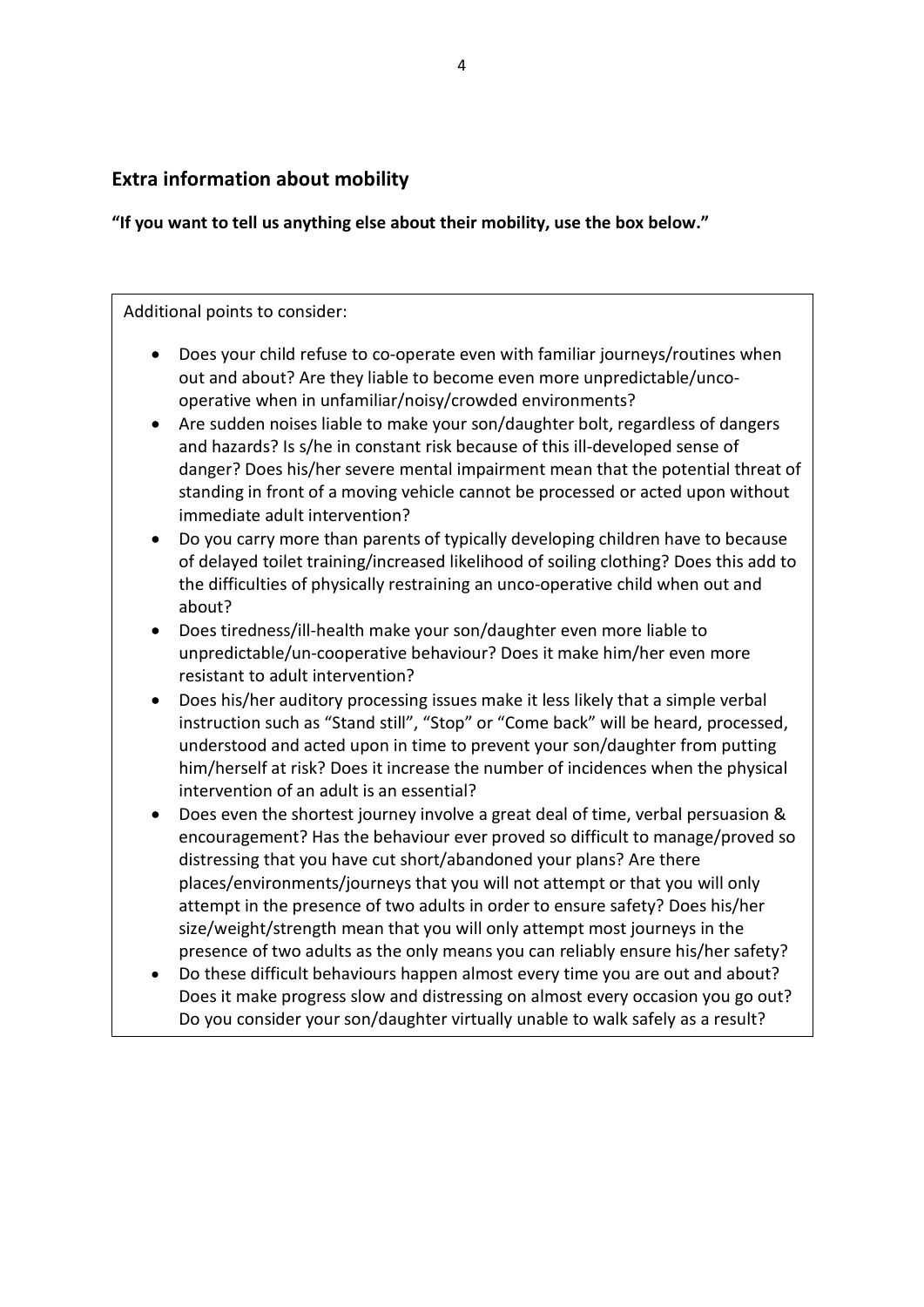## **Care**

**"Do they need encouragement, prompting, or physical help to get into or out of or settle in bed during the day?"**

Points to consider:

- Does your son/daughter easily settle for a daytime nap/night's sleep? Does s/he rely on adult intervention/support/encouragement/presence? Does s/he rely upon a strict pre-sleep routine in order to settle for sleep successfully? Does reliance on a strict routine make any unforeseen changes to that routine extremely difficult to manage?
- Does s/he frequently get out of bed instead of settling for sleep? If an adult is not constantly vigilant, is s/he at risk of endangering themselves by throwing/climbing/mouthing?
- Does s/he toss and turn during his/her sleep to a significant degree, so that s/he frequently falls out of bed/bangs his/her head against the wall? Does s/he frequently wake him/herself up when this happens? If s/he wakes too soon, does an adult need to repeat the pre-sleep routine in order to settle them back again?
- Does your son/daughter frequently/almost constantly suffer from severe congestion? Does s/he have great difficulty breathing properly when lying down in bed for daytime naps/settling down for the night? Does s/he need to be propped up as a result? Do you need to get him/her off to sleep in an upright position because of this?
- Upon waking is the congestion sufficient to cause distress and discomfort? Does this require additional support/reassurance/intervention?
- Does poor sleep impact on his/her behaviour during the day/upon waking? Does tiredness frequently result in difficult/unco-operative behaviours during the morning & the rest of the day?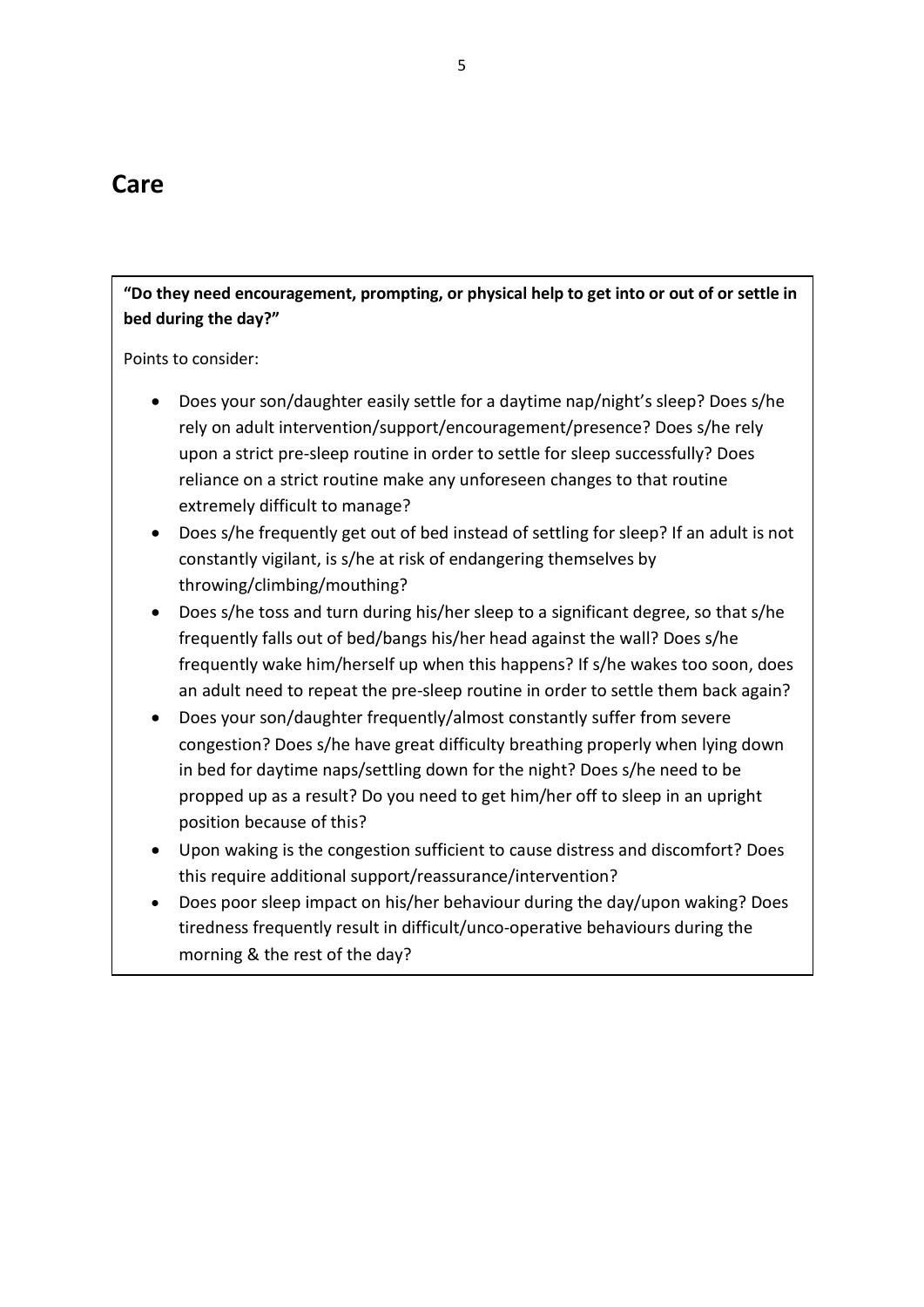"Do they need encouragement, prompting, or physical help to move around indoors, use **the day**?" **stairs or get into or out of a chair during the day?"**

- $\bullet$  Is s/he still unable to safely sit in a chair without restraint because of his/her significant developmental delay and hypotonia? Does s/he need propping up/a s/he able to successfully manipulate objects with his/her hands when in an upright position? Does s/he require a specialist physiotherapy programme to be implemented throughout the day in order to help develop his/her ability to manipulate objects/roll/sit/crawl/pull to standing/stand/walk/mount & dismount a chair/manage stairs? Does s/he require significantly more physical support and intervention than typically developing peers in order to encourage movement/physical activitity around the house? wedge/special equipment in order to enable him/her to sit because of hypotonia? Is
- Does the significant cognitive impairment make it difficult for him/her to judge the Does s/he frequently refuse to co-operate with adult intervention over toileting needs? amount of space around him/her? Does he require adult intervention to manoeuvre him/herself safely?
- does strategied cross-throw throw the resistence of the resistence of the community of the community of the community of the community of the community of the community of the community of the community of the community of • Does hypotonia make him/her unsteady on his/her feet beyond the time when  $\frac{1}{2}$ negotiate steps/curbs/stairs? The total not turn on the turn on the turn on the turn on turn on turn on turn o typically developing peers are able and agile? Does it hinder his/her ability to
- Does severe mental impairment leave him/her unable to judge the significant hazards posed by stairs? Does s/he attempt to descend a staircase in such a way as to put him/herself at significant risk? Does this poor judgement mean that constant adult supervision is required?
	- Does s/he attempt to climb furniture/rock or tip chairs when sitting in them/misjudge height of furniture and bang his/her head? Does this make unfamiliar environments even more hazardous?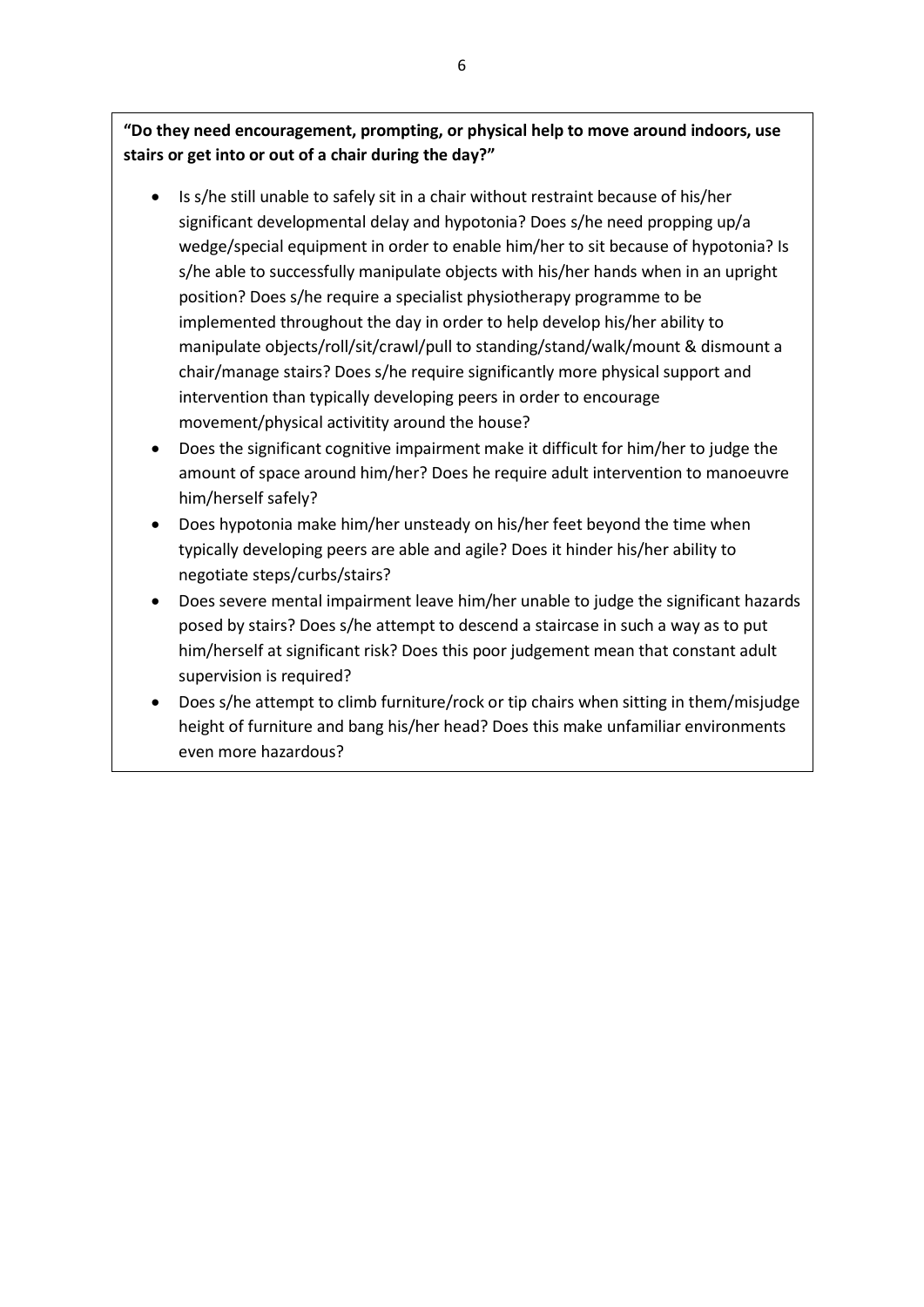"Do they need encouragement, prompting, or physical help to dress and undress during the **shower and check their appearance during the day?" day?"**

- developing children? Is it more challenging for him/her to dress alone/to assist you when being dressed by pushing arms & legs through clothing? Do you have to take extra precautions to ensure that his/her arms & legs are not bent awkwardly because they are unable to do so themselves while being dressed? • Does hypotonia/hypermobility make your son/daughter 'floppier' than typically
- run off? Does s/he bite, pinch, kick or lash out while being dressed? • Is your son/daughter often resistant to being dressed? Does s/he get cross, wriggle,
- Does your son/daughter insist on dressing themselves, in spite of difficulties in managing to pull on clothing, deal with fastenings, zips etc? Does dressing therefore take a great deal of time and require a lot of prompting, encouragement & patience?
	- Does your child's poor muscle tone result in more mess on clothing following meal times/increased dribbling? Do they more frequently suffer from diarrhoea? Do they therefore need their clothing changed more frequently than their peers? Does dressing your child take up a great deal more of your day than it might otherwise do?

## **Do they need encouragement, prompting, or physical help to eat and drink during the day?**

- Does s/he need a lidded cup? Does s/he throw or deliberately spill or because of poor motor skills are they more prone to spilling drinks by accident?
- Do they struggle to use a straw? Can they use a spoon, knife and fork successfully and independently or do they need support to develop independent feeding skills, beyond the age when their typically developing peers are able to manage without help?
- Does /he have difficulty chewing? IS s/he more prone to gagging, choking and regurgitating food? Does s/he have to be constantly supervised in order to ensure their safety?
- Does /he need encouragement to sit and bite/chew/swallow? Does s/he need a greater degree of intervention to encourage taking manageable mouthfuls? Does his/her communication delay make it difficult for him/her to express hunger/thirst/feeling full and lead to frustration/difficult behaviour?
- Is s/he resistant to certain textures of food or to foods of mixed textures, eg yoghurt with fruit pieces in? Does s/he bite her tongue or the inside of her mouth while eating? Does s/he often push food out of his/her mouth?
- Is meal time frequently a far messier business for him/her than for typically developing peers? Does this make it difficult to eat away from the home?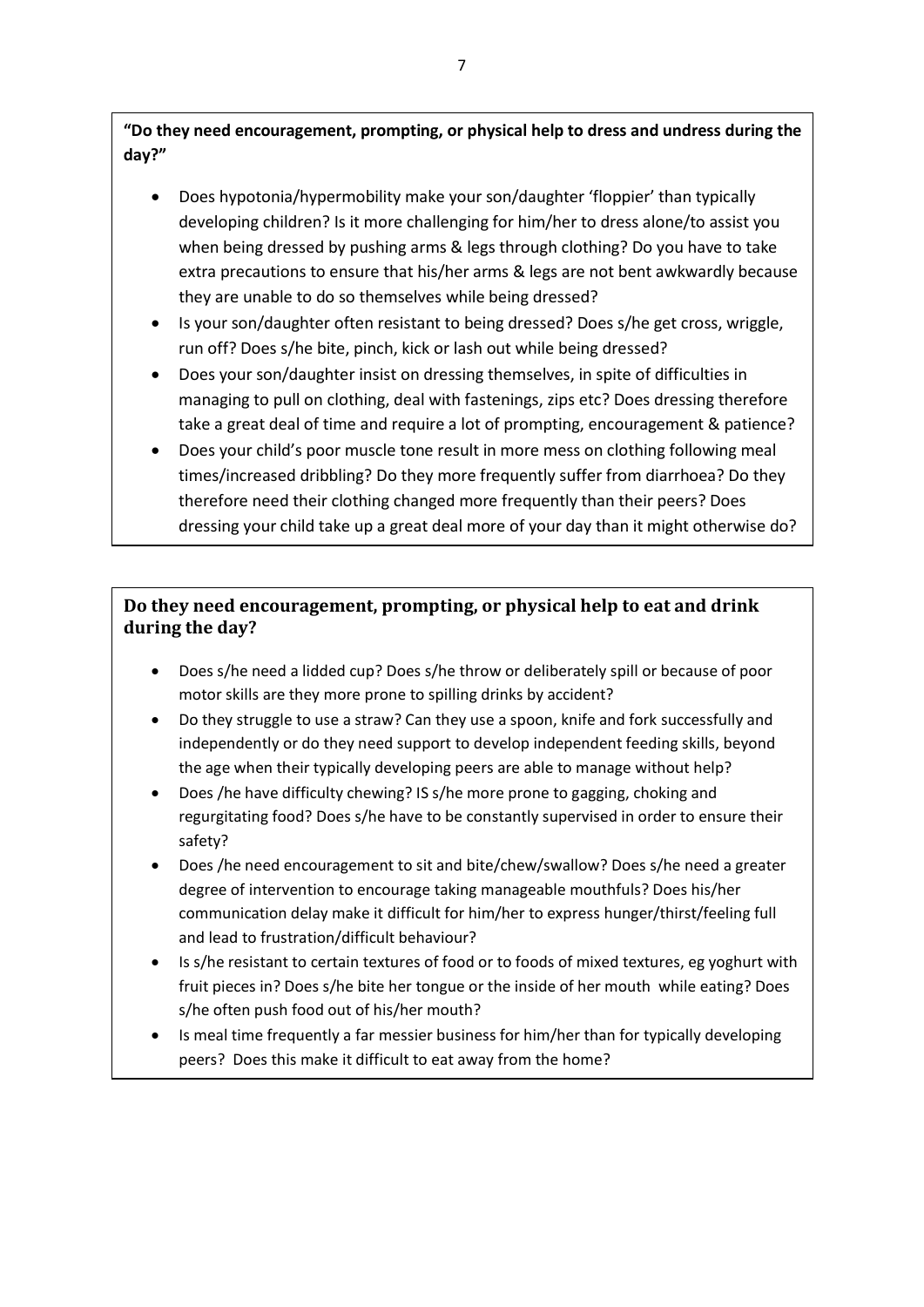### **Do they need encouragement, prompting, or physical help to take medicine or have therapy during the day?**

Therapies to consider include:

- Physiotherapy do you follow a daily programme of exercises designed to help counter hyoptonia?
- Portage/play therapy do you follow a daily programme of specially designed games & activities set by a portage worker, designed to help build on specific areas of developmental delay?
- Speech and language therapy do you follow a daily programme of activities set by a specialist SLT designed to help build communication skills and counter his/her significant speech and language delay?
- Occupational therapy do you follow a daily programme of therapies set by a specialist OT to help with the development of fine motor skills?
- Without this constant daily implementation of therapy programmes, would his/her developmental delay/cognitive impairment be even more marked?

Other points to consider:

Regular medications – is s/he amenable to taking them or highly resistant? Does it take two adults to administer effectively? Is it a cause of great distress to him/her?

#### **Speaking and communication:**

Does Oliver have a specific speech and language delay? (All children with DS can be described as having a specific S&L delay)

Is speech production made extremely difficult for him due to his poor oral motor control and general hypotonia?

Can his attempts at verbal communication only be understood by very familiar listeners? Do familiar adults need to interpret his sounds/noises for others to know what he was trying to say?

Does he rely on Makaton, gestures and body language to make himself understood? Are his signs often unclear or physically incorrect due to his difficulty with coordination and fine motor skills?

Does this limit the social interaction he has directly with others?

Does he get cross and frustrated if he cannot make himself understood? If so, what does he do - just give up and walk away; become cross or upset?

Does he receive Speech and Language Therapy and have a programme of exercises and therapy which needs to be worked on constantly or at every opportunity throughout the day?

### **Do they have difficulty and need help communicating?**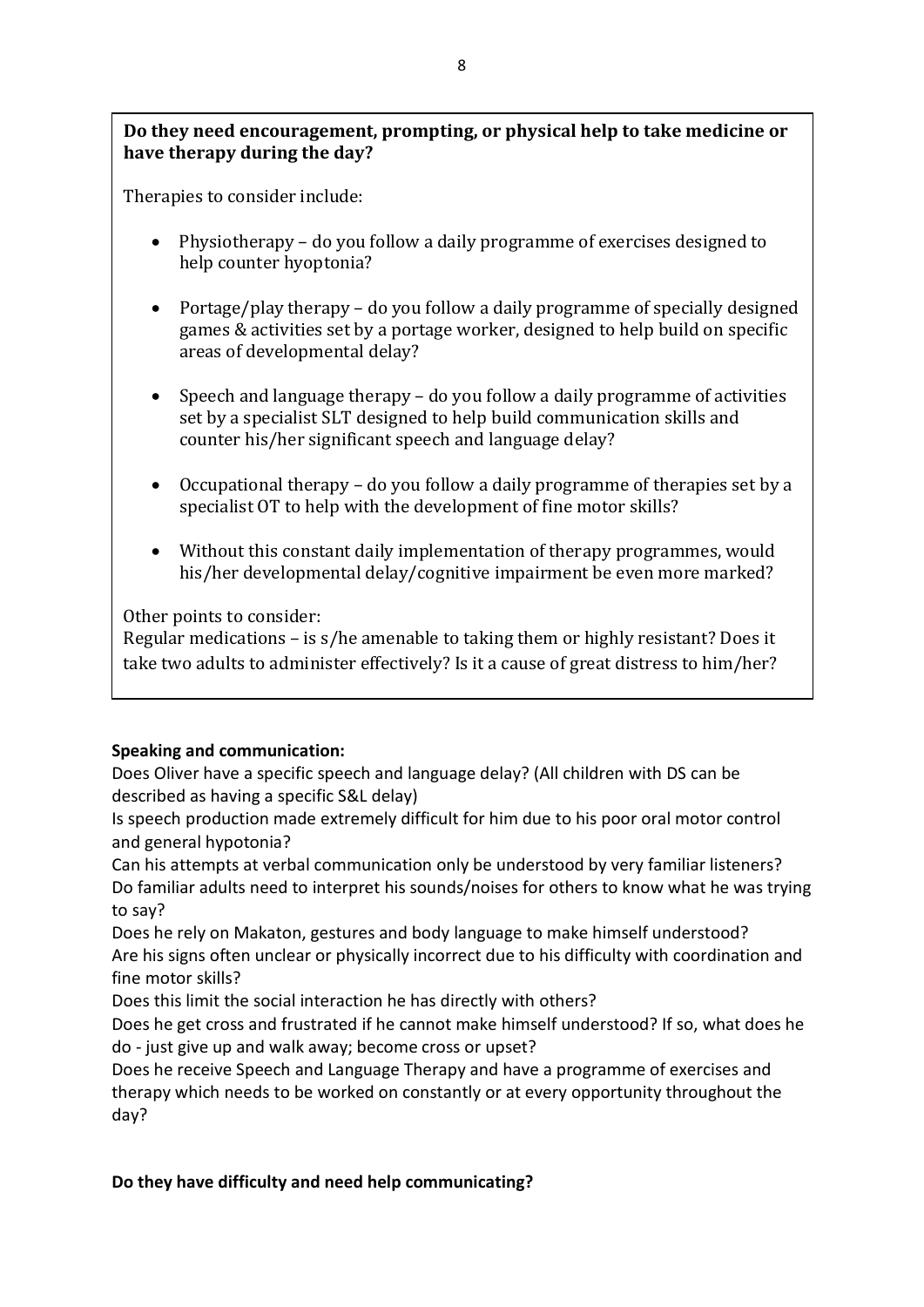Does he need all communication simplified for him?

Does he need his parents/TAs to model and teach key word signs to him?

Does he need all instructions repeated and reinforced visually?

Does he have a poor short term auditory memory in common with all children with DS? Does he, therefore, have great difficulty retaining information, processing information and following instructions in the normal way?

Does this have an effect on his social interaction with his peers? Does he find it difficult to keep up with their games and the rules?

Is he not able to express his feelings and does this sometimes make him upset and confused?

Does he rely on specialist resources to communicate and interact?

#### **Do they need to be supervised during the day to keep safe?**

Does he have any sense of danger or awareness of everyday risks?

Will he run off or throw himself down?

Does he understand key safety concepts such as hot or burn, fast or danger? Is he able to read or understand warning signs?

HAve you had to make any safety adaptations to your home in order to keep him safe, such as removing some of the handles on doors, putting locks on cupboards or rooms or windows?

Can he be left in a room on his own? Will he attempt to climb furniture?

Will he sometimes physically hit out, kick, pinch other adults or children?

Will he throw things impulsively?

Is his behaviour often unpredictable?

Do all of these things happen on a daily basis and can it take a long time to manage the challenging behaviour and get back on task? Are there occasions on which you have to give up on your plans, get back in the car or leave a venue or go home? Is it sometimes impossible to do ordinary everyday family things without asking for extra help from family and friends?

Is there a real and constant risk that he may get lost or hurt? **Do they need encouragement, prompting or physical help**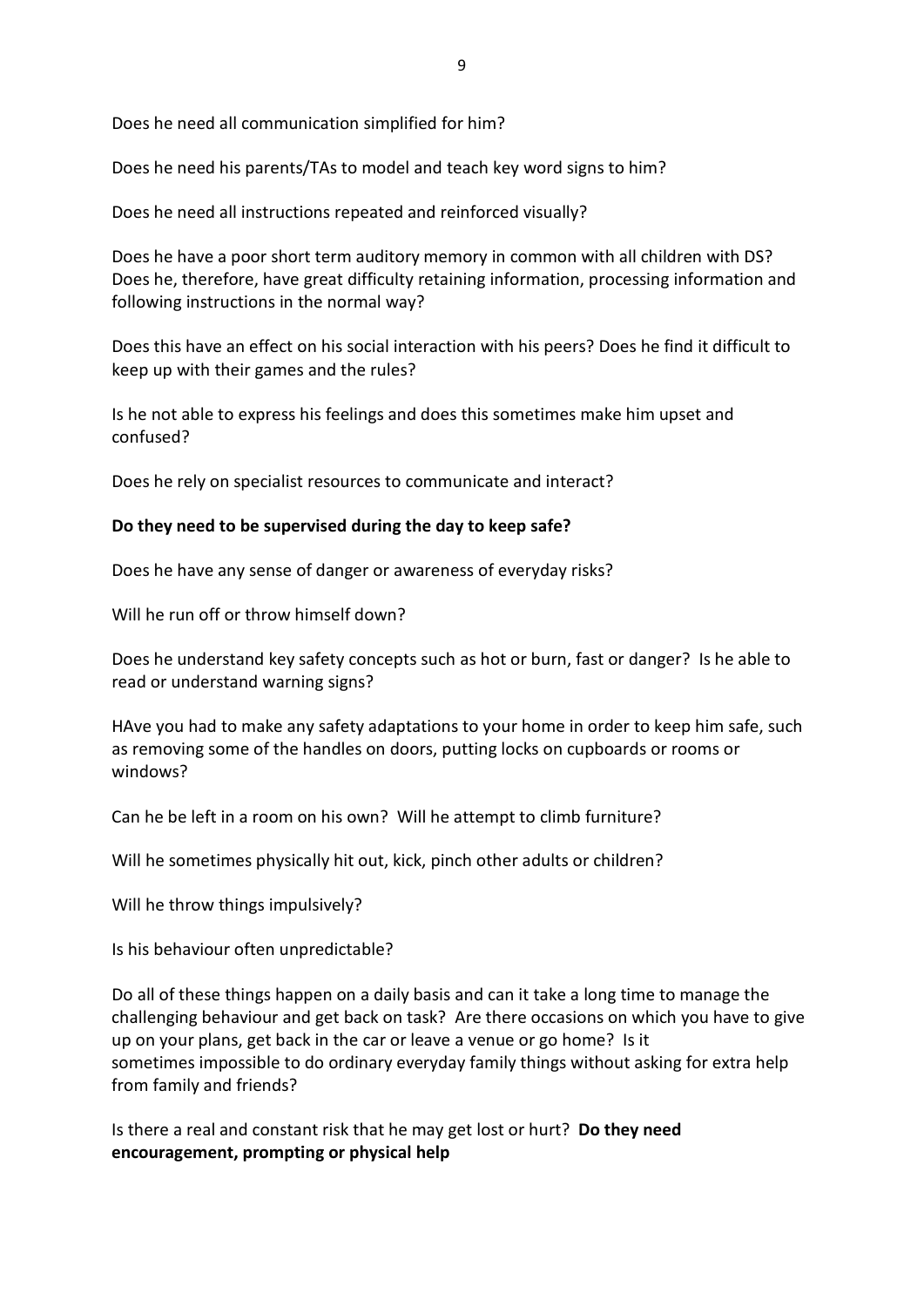at school or nursery?

Does he have a Statement of Special Educational Needs?

Does he require and receive 1:1 support at school throughout the whole school day?

Is this to ensure that his work is differentiated, his attempts at communication can be interpreted and so that he is included socially?

Does he have a global developmental delay?

Can he write legibly or does he need help to record his work?

#### **What is their behaviour like at school or nursery?**

Is his behaviour unpredictable? Can it become worse when he is tired?

Can he become very uncooperative?

#### **Do they wake and need help at night, or need someone to be awake to watch over them at night?**

Is awake on and off constantly throughout the whole night, every night?

Is it frequently extremely difficult to settle him to start with and then he is awake again before we even get to bed?

Will he frequently wake startled and upset or cold during the night? Will he fidget in his sleep, thrash around, throw off his bedclothes, head bang or moan in his sleep? Is he extremely restless during the night? If he has thrown off his covers and become cold, will he make the connection and recover himself or will he wake the household and need an adult to settle him and cover him up again?

Does he suffer from sleep apnea, will he hold his breath?

Does he frequently try to get up and wander about during the night? If an adult wasn't being constantly vigilant, would he be at risk of hurting himself - from climbing on furniture or from choking as he puts things in his mouth, for instance?

Do you have additional adaptations to your home in order to help ensure his safety during the night, such as stair gates and extra locks?

Does an adult need to be constantly alert to the fact that he will wander off during the night?

Does he suffer from frequent colds - on these occasions does he become very congested because his nasal passages are smaller as a result of the Down Syndrome? Does this make it more difficult for him to breathe easily? Does it make him distressed? Does his